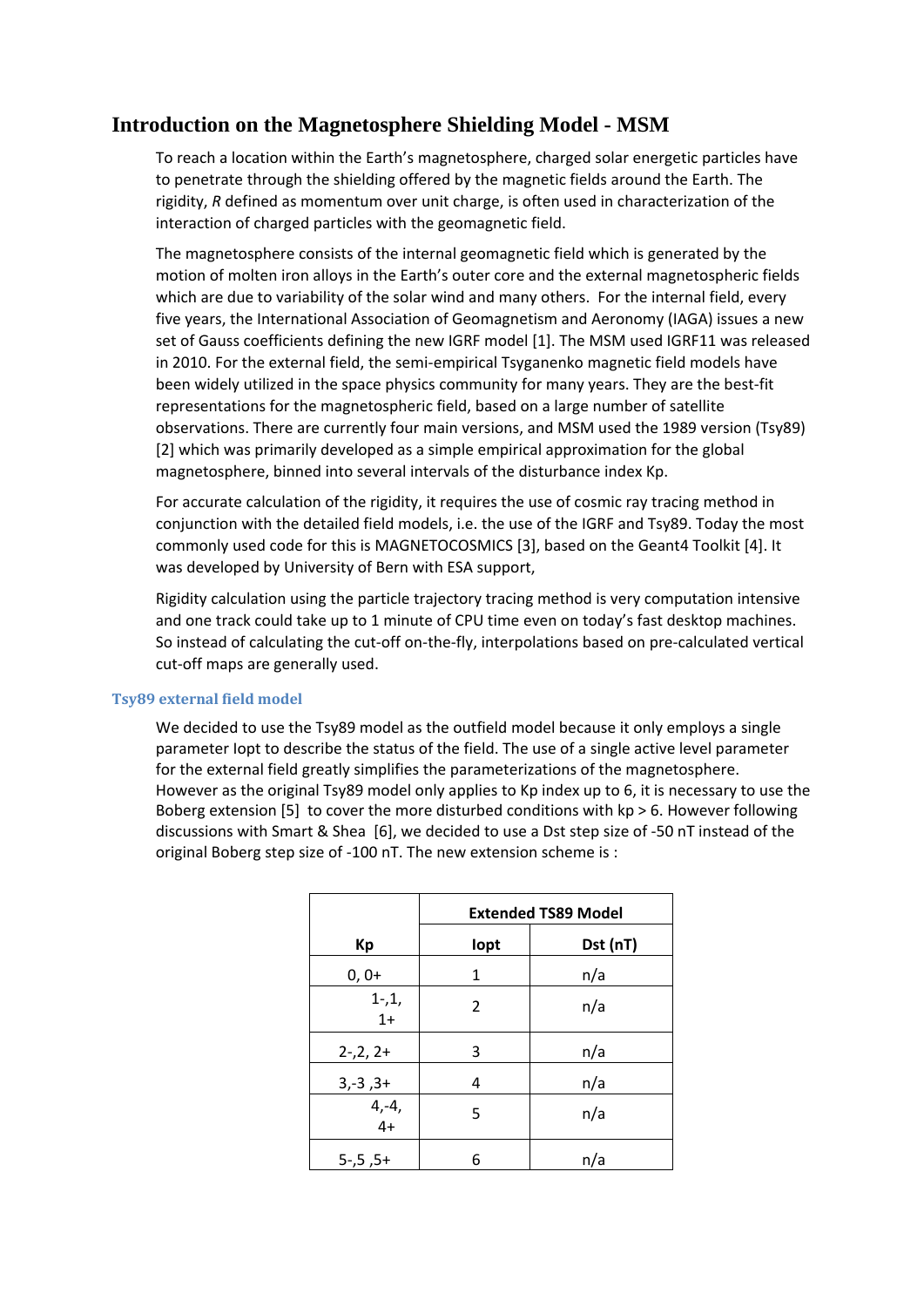| $6-6, 6+$   | n/a    |
|-------------|--------|
| $7 - 7,7 +$ | $-50$  |
|             | $-100$ |
| $9 - 9$     | $-150$ |

## **The pre‐calculated cut‐off maps**

The pre-calculated vertical rigidity cut-off maps were generated over the following set of parameters

- Altitude: 450 km.
- Epoch: 1955 to 2015, in 5 year step
- at 0, 3, 6, 9, 12, 15, 18, and 21 UT
- Geomagnetic indices:  $Kp = 0, 1, 2, 3, 4, 5, 6, 7, 8,$  and 9

A set of 1040 global rigidity cut-off maps with  $5^\circ \times 5^\circ$  resolution were produced. It is also necessary to have the corresponding McIlwain "L" parameter and the magnetic latitude included for each of the map data points. The IRBEM library [7] was used for calculating both.

## **Interpolation algorithms**

It has been found [8] [9][10] that the cut-off rigidity change with radial distance is proportional to the inverse power of the McIlwain "L" parameter, i.e. L<sup>-2</sup>. The "L" parameter can be utilized in the cut-off equation for the cosine squared of the magnetic latitude; hence the vertical cutoff rigidity equation used has the form of:

$$
R_{VC} = \frac{V(k)}{L^2} \tag{1}
$$

where  $V(k)$  is the equivalent of the Störmer constant for the vertical cut-off rigidity. There is no constant global value for *V(k)*, due to the displacement of the effective magnetic centre from the geo-centre and the deviation of the IGRF magnetic field model from a dipole, there is a slightly different *V(k)* at each location.

These characteristics of the "L" parameter form the basis of our basic cut-off rigidity interpolation procedure. With the pre‐calculated maps, the cut‐off rigidity at a given time and location in the magnetosphere can be determined by interpolation. The pre‐calculated map files provide the cut‐off values and the "L" value, and with these the constant *V(k)* at every grid point can be obtained.

For any location at the same altitude of the maps, i.e. 450 km, we determine the cut‐off value at the spacecraft latitude and longitude in the following manner:

- 1. From the given date determining which two sets of maps are used, e.g., at epochs 2000 and 2005.
- 2. Determine the Kp value and Universal Time for which the interpolation is to be made.
- 3. For each set of the maps, do the following
- 4. Calculate the *V(k)* value for each grid point, using equation(1).
- 5. Use the geographic coordinates of the location of the spacecraft locate the appropriate "box" for which the cut-off rigidity value is desired.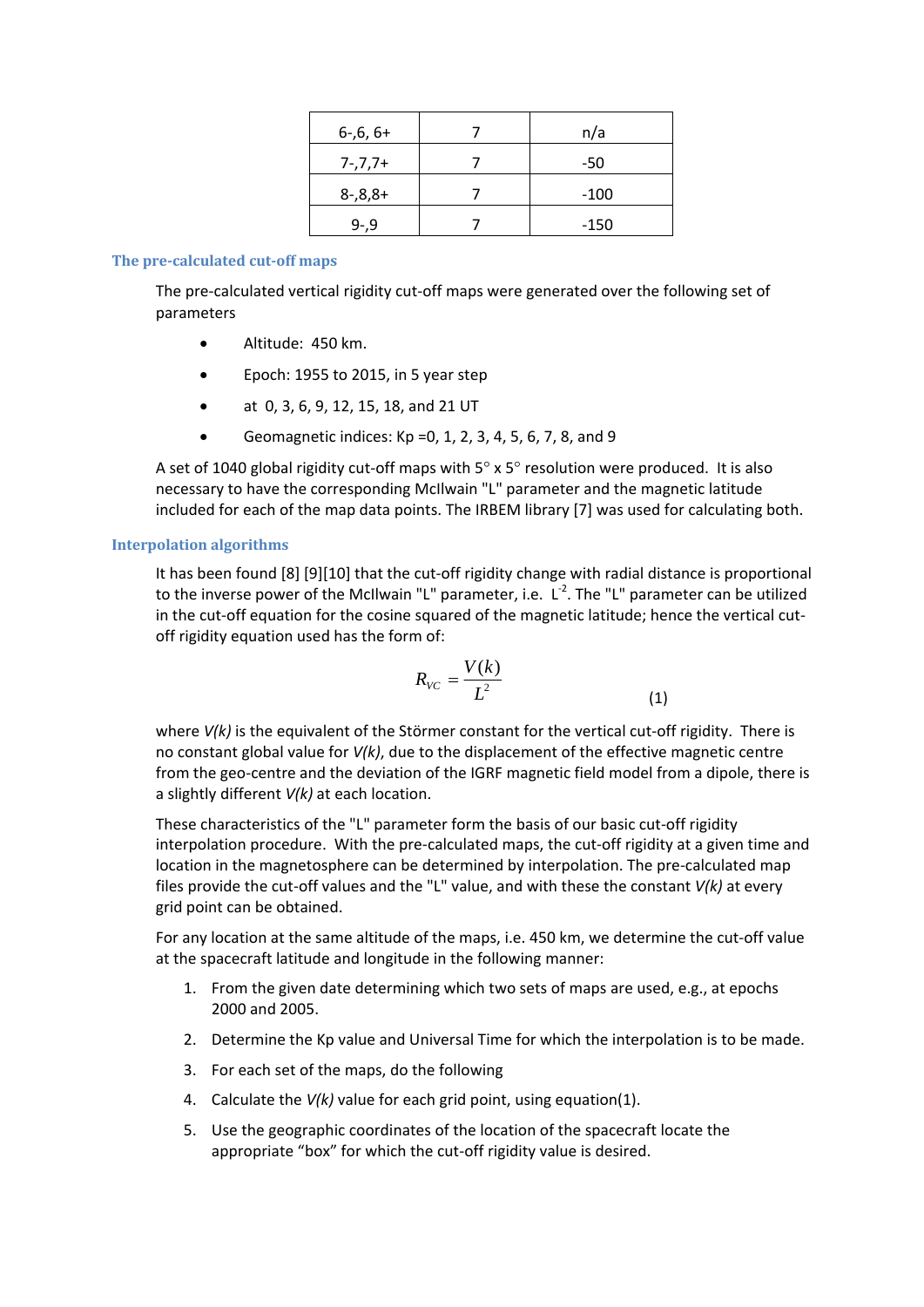- 6. Interpolate in latitude on each side of the box using a weighted average of the change in the "L" coordinate from the top to the bottom of the box. This establishes the constants *V(k)* for the cut-off rigidity equation(1) for the desired latitude at the "left" and "right" sides of the box.
- 7. Employ linear interpolation to determine *V(k)* at the longitude of the spacecraft.
- 8. Calculate the "L" value for the geographic coordinates of this location.
- 9. Determine the vertical cut-off rigidity for this location (at 450 km altitude) using the vertical cut‐off rigidity equation (1)
- 10. Employ linear interpolation between the two vertical cut-off rigidities to determine the value for the specified date.

If the spacecraft altitude is not at 450 km, then the McIlwain "L" coordinate is computed at the spacecraft position and altitude and "L" interpolation is used to extrapolate from the cut ‐ off value at 450 km altitude to the spacecraft altitude. The previously computed values of V(k) for the spacecraft latitude and longitude are used with the "L" coordinate of the spacecraft latitude, longitude and altitude to compute the cut off value.

#### **Cut‐off at other directions**

The interpolated vertical geomagnetic cut-off rigidity can be transformed to any given direction using the Störmer theory, i.e., the cut-off rigidity, *Rc*, for any given direction ( $\varepsilon$ ,  $\phi$ ) can be derived from the vertical cut‐off rigidity, *Rvc:*

$$
Rc = \frac{4Rvc}{\left(1 + \sqrt{1 - \sin \varepsilon \sin \varphi \cos^3 \lambda_m}\right)^2}
$$

Where  $\lambda_m$  is the magnetic latitude of the given location.

Strictly speaking this formula is only applicable to dipole magnetic field, however it is a good enough approximation for near Earth orbits.

#### **The average transmission function**

For charged particles with a rigidity of *R* arriving from interplanetary space at the direction of  $(\varepsilon, \phi)$ , its transmission function is defined as unity if R > Rc and zero otherwise:

$$
T(\varepsilon, \varphi, R) = 1; R > Rc
$$
  

$$
T(\varepsilon, \varphi, R) = 0; R \leq Rc
$$

However the more commonly used parameter for isotropic radiation environment is the averaged transmission function, which is simply the average transmission function over the 4π solid angles:

$$
T_{aver}(R) = \iint T(\varepsilon, \varphi, R) \sin \varepsilon \, d\varepsilon \, d\varphi / 4\pi
$$

### **Earth shadowing**

The Earth shadowing effect, *SE*(*h*) is calculated using the simple geometric formula:

$$
SE(h) = 2\pi \times (1 + \frac{\sqrt{(r_e + h)^2 - r_e^2}}{r_e + h})
$$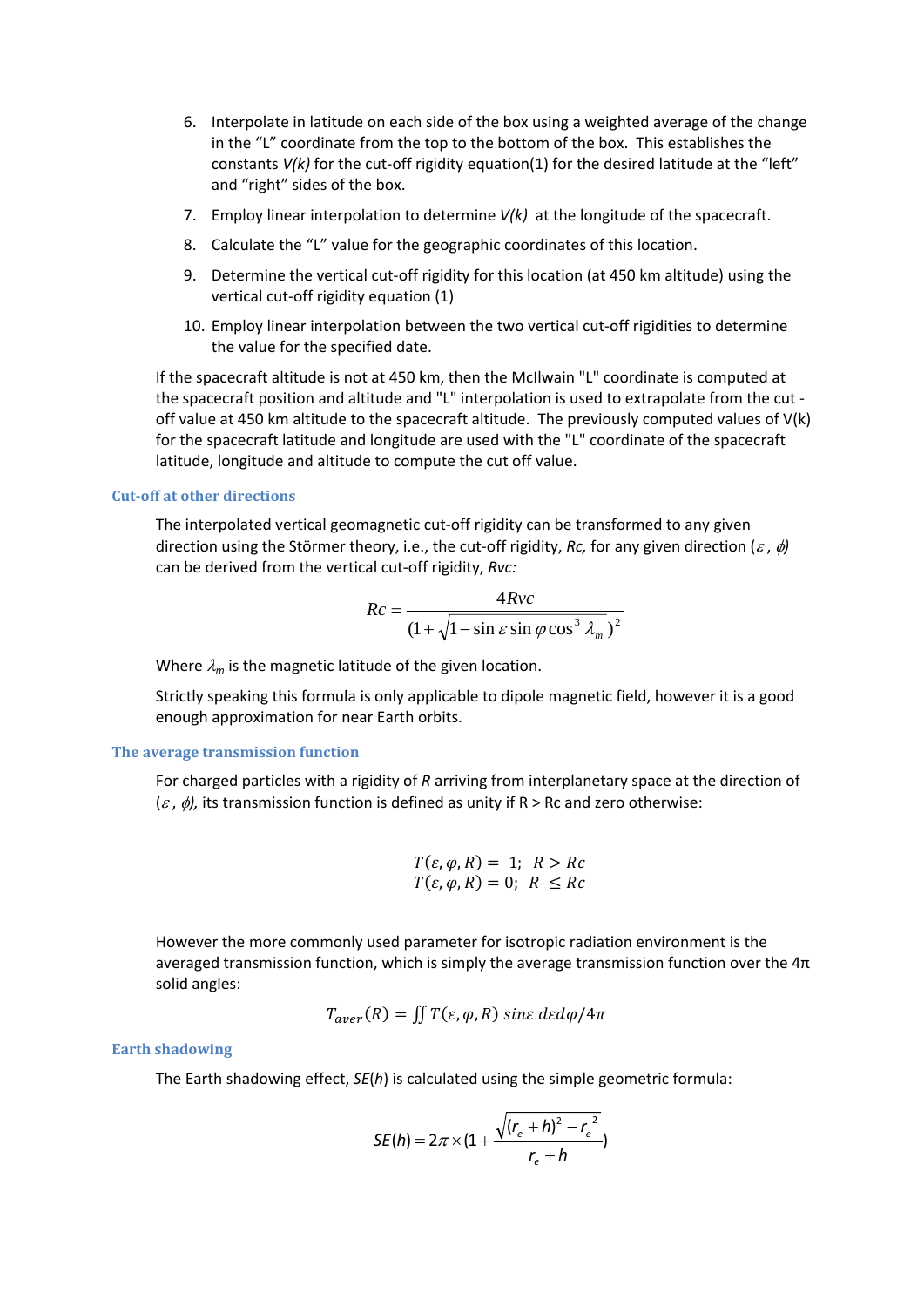Where *h* is the altitude and *re* is the radius of the Earth.

## **Running the orbit tool and MSM tool**

Users will specify the orbit parameters through an interface similar to the one used in SPENVIS. The orbit parameters are extracted into a namelist file, which is stored in the database together with the orbit file.

When running the MSM tool, the SEPEM system selects a previously generated trajectory file and a single value for Kp. The MSM tool evaluates the transmission factor as a function of rigidity for every location and produces an orbit averaged transmission "spectrum".

## **Application of the cut‐off "spectrum"**

There are three ways in which the MSM outputs could be used to evaluate magnetic shielding in the context of SEPEM:

- 1. Fold the transmission spectrum with an interplanetary spectrum obtained with the statistical tools.
- 2. Apply the cut‐offs on the fly when building a statistical model, using an orbit averaged transmission spectrum and a weighted average of Kp over each event.
- 3. Similar to 2, but use a Monte Carlo type simulation of varying the phase of the orbit over each event and using instantaneous values of Kp.

## *Option 1:* folding interplanetary spectra

This is the baseline solution which corresponds to solutions implemented by SPENVIS, for instance.

*Option 2:* run a statistical model on statically shielded event spectra

In this approach, the statistical tools are run on an event list where the particle flux is attenuated using the MSM. For each event, the historic time record of Kp is weighted using, for instance, the relative instantaneous flux, resulting in a single Kp value per event. This Kp value is used for each event to drive the MSM tool to obtain orbit averaged transmission coefficients as a function of rigidity. The rigidity defined by particle type and energy channel is used to interpolate in rigidity to obtain an average transmission factor for the event. The scaled fluence or flux is then used instead of the original values in the statistics.

In order to optimise the calculation, the MSM tool can be run at the start for each of the Kp values used in the Tsy89 model, so that a list of transmission factors as a function of Kp is available for interpolation.

Implementing this method implies that the historical time record of Kp needs to be added to the database.

Option *3:* run a statistical model on dynamically shielded event spectra

This method is similar to method 2, with the difference that the variation of Kp during the events is taken into account. Instead of using a single, weighted average value of Kp per event, the MSM is run with the time series of Kp, which means that the MSM tool needs to be extended to handle a time series input of Kp. The time profile of the event flux is then folded with the instantaneous transmission function. The resulting event fluence or peak flux (after transmission) is then used by the statistical tool.